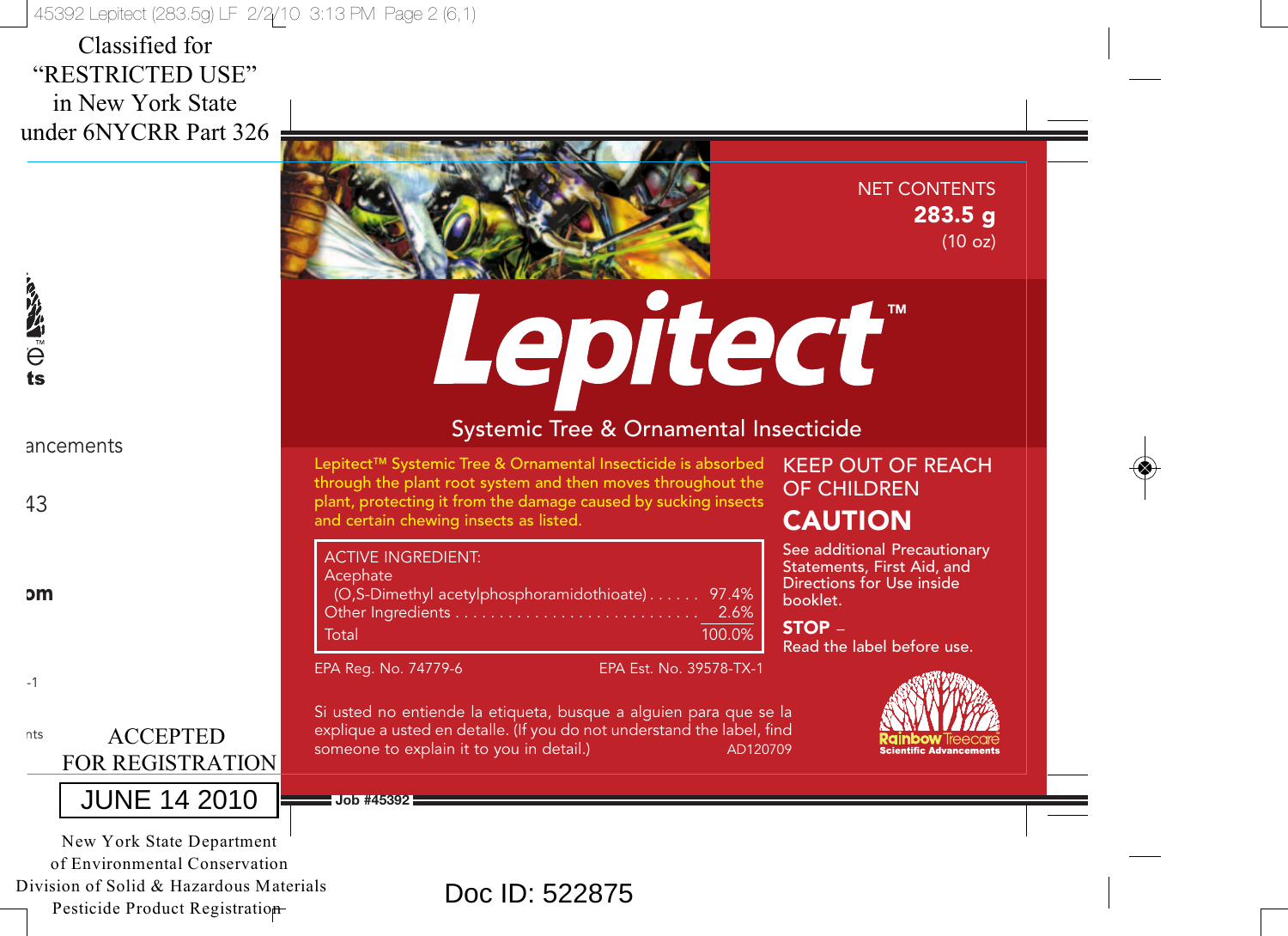

**PF-38134-1**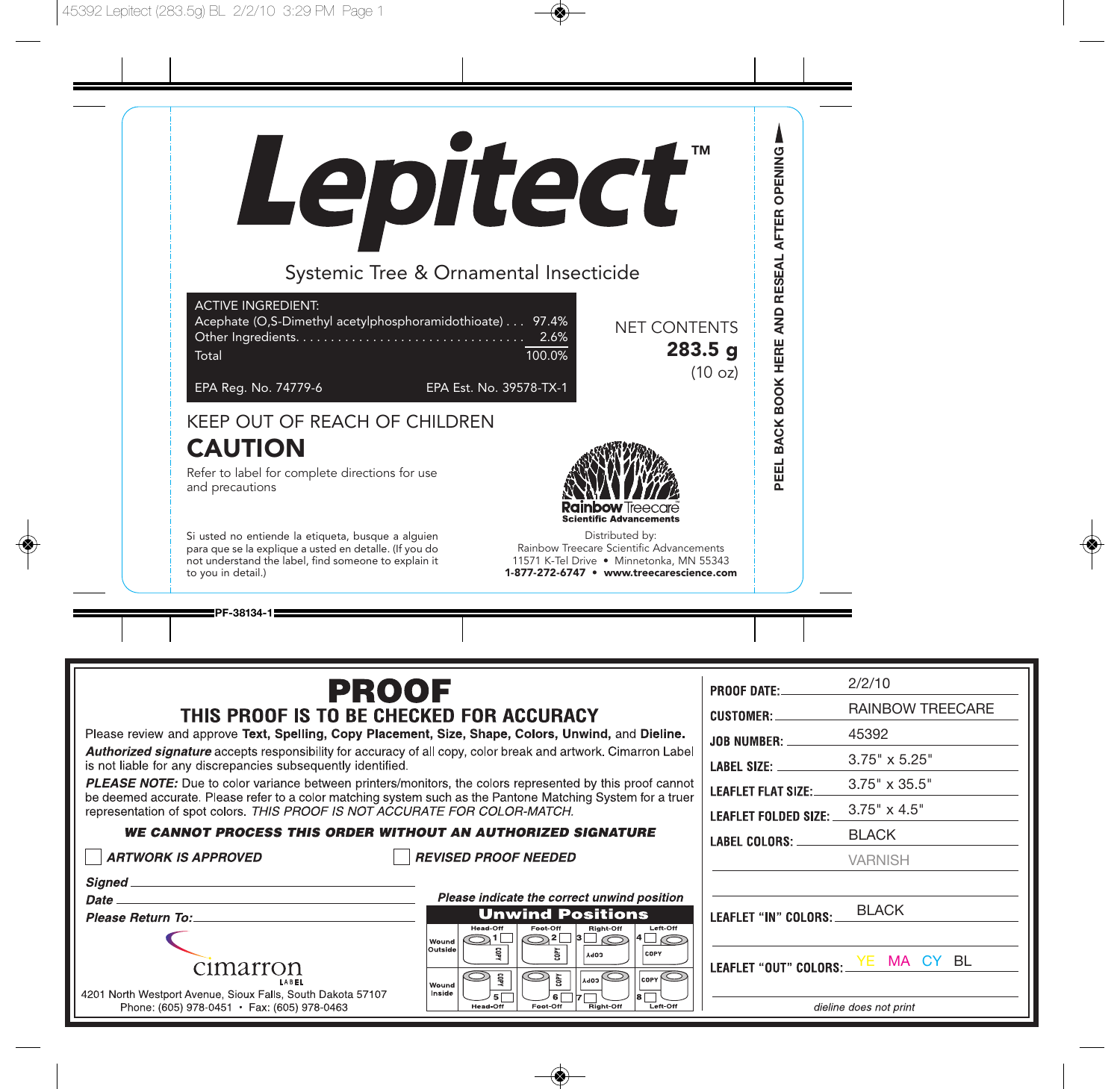IF SWALLOWED

center or doctor.

continue rinsing eye.

IF ON SKIN OR CLOTHING • Take off contaminated clothing.

IF IN EYES

IF INHALED • Move person to fresh air

FIRST AID: Acephate is an organophosphate, cholinesterase inhibitor

• Call poison control center or doctor immediately for treatment advice.

• Hold eye open and rinse slowly and gently with water for 15-20 minutes. • Remove contact lenses, if present, after the first 5 minutes, then

• Call poison control center or doctor immediately for treatment advice.

• Rinse skin immediately with plenty of water for 15-20 minutes. • Call poison control center or doctor immediately for treatment advice.

• If person is not breathing, call 911 or an ambulance, then give artificial respiration, preferably mouth-to-mouth if possible. • Call poison control center or doctor immediately for treatment advice. Have the product container or label with you when calling a poison control center or doctor or going for treatment. HOT LINE NUMBER For 24 hour medical emergency assistance (human or animal), or chemical emergency assistance (spill, leak or accident). Call CHEMTREC at 1-800-424-9300. NOTES TO PHYSICIAN: This material contains a cholinesterase inhibitor. Measurement of blood cholinesterase activity may be useful in monitoring exposure but decisions regarding treatment will usually need to be made before test results are available. If signs of cholinesterase inhibition appear, atropine sulfate is antidotal. 2-PAM (PROTOPAM) is also antidotal and may be used in conjunction with atropine but should not be used alone.

• Have person sip a glass of water if able to swallow. • Do not induce vomiting unless told to do so by the poison control

• Do not give anything by mouth to an unconscious person.

## PRECAUTIONARY STATEMENTS

#### HAZARDS TO HUMANS AND DOMESTIC ANIMALS

CAUTION: Harmful if swallowed.

#### PERSONAL PROTECTIVE EQUIPMENT (PPE):

Some materials that are chemical-resistant to this product are those made of any waterproof material. If you want more options, follow the instruction for category A on an EPA chemicalresistant category selection sheet.

#### Mixers, loaders, applicators and other handlers must wear:

- Long-sleeved shirt and long pants
- Chemical resistant gloves
- Shoes plus socks

#### In addition, all mixers and loaders and all applicators using low pressure hand wand application equipment must wear:

• A NIOSH-approved dust mist filtering respirator with MSHA/NIOSH approval number prefix TC-21C or a NIOSHapproved respirator with any N, R, P, or HE filter

Discard clothing and other absorbent materials that have been drenched or heavily contaminated with this products concentrate. Do not reuse them. Follow manufacturer's instructions for cleaning/maintaining PPE. If no such instructions for washables, use detergent and hot water. Keep and wash PPE separately from other laundry.

#### USER SAFETY RECOMMENDATIONS Users should:

- Wash hands before eating, drinking, chewing gum, using tobacco or using the toilet.
- Remove clothing/PPE immediately if pesticide gets inside. Then wash thoroughly and put on clean clothing.
- Remove PPE immediately after handling this product. Wash the outside of gloves before removing. As soon as possible, wash thoroughly and change into clean clothing.

## ENVIRONMENTAL HAZARDS

This pesticide is toxic to birds. Do not apply directly to water, to areas where surface water is present, or to intertidal areas below the mean high water mark. Do not contaminate water when cleaning equipment or disposing of wastes. Cover or soilincorporate spills.

This product is highly toxic to bees exposed to direct treatment or residues on blooming crops or weeds. Do not apply this product or allow it to drift to blooming crops or weeds if bees are visiting the treatment area.

### DIRECTIONS FOR USE

It is a violation of Federal law to use this product in a manner inconsistent with its labeling.

READ ENTIRE LAREL. LISE STRICTLY IN ACCORDANCE WITH PRECAUTIONARY STATEMENTS AND DIRECTIONS AND WITH APPLICABLE STATE AND FEDERAL REGULATIONS.

# RE

• Do not apply this produ or other persons, either protected handlers may For any requirements s the agency responsible

- Do not apply this produ system.
- Do not apply under con food, forage or other p the crops thereof rende
- Do not apply using low used on ornamental tre non-agricultural or non-
- Not for indoor resident limited to commercial g floral and foliage plants
- Do not apply by air.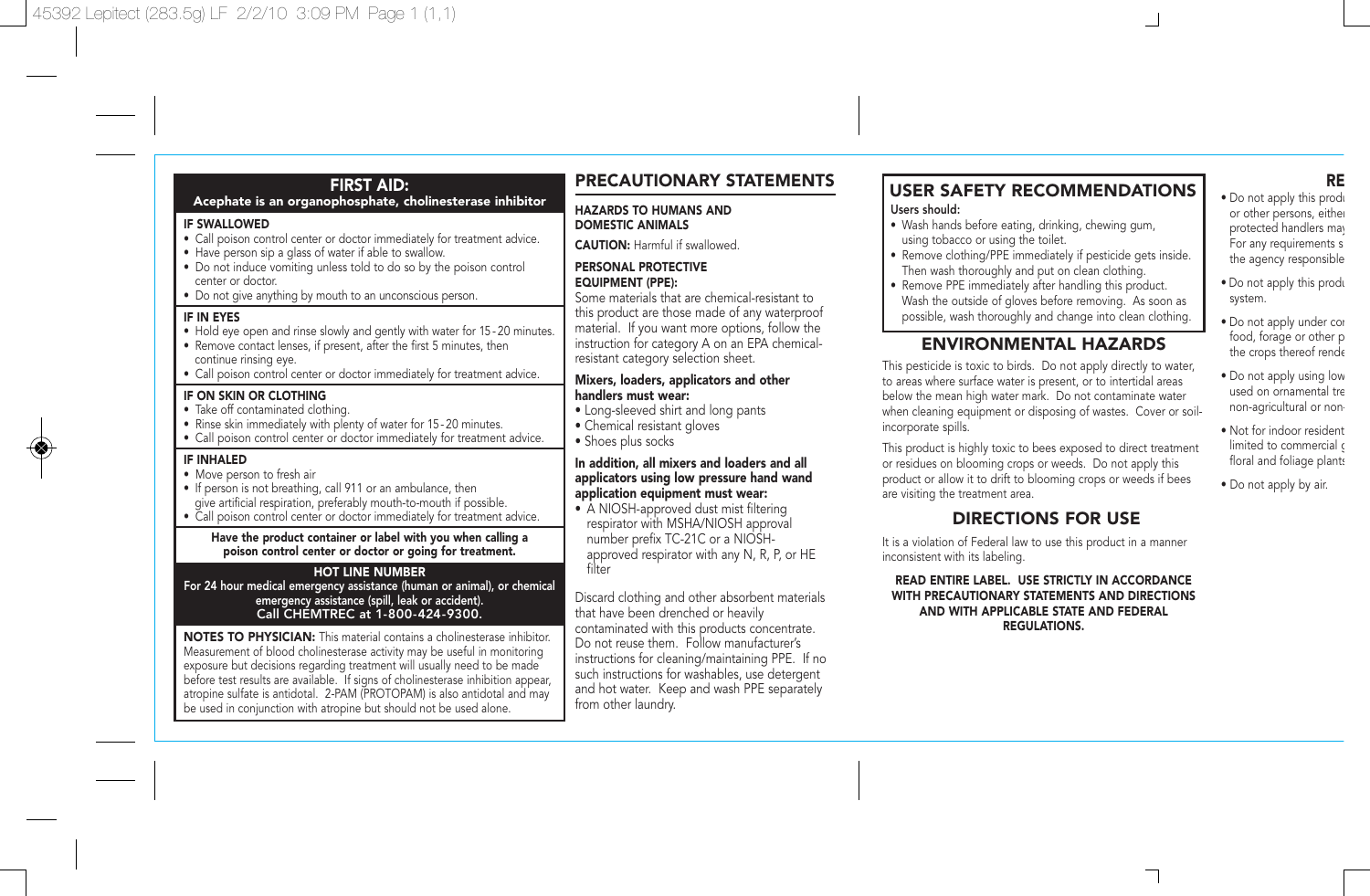# **ONS**

### **RESTRICTIONS**

• Do not apply this product in a way that will contact workers or other persons, either directly or through drift. Only protected handlers may be in the area during application. For any requirements specific to your State or Tribe, consult the agency responsible for pesticide regulation.

• Do not apply this product through any type of irrigation

• Do not apply under conditions involving possible drift to food, forage or other plantings that might be damaged or the crops thereof rendered unfit for sale, use or consumption. • Do not apply using low pressure hand wand except when used on ornamental trees, shrubs, and floral plants grown for

• Not for indoor residential use. For greenhouse use, use is limited to commercial greenhouses for use on ornamental,

non-agricultural or non-commercial use.

inside. ct.

oon as

- othing.
- 
- 
- 
- 
- S
- o water,

areas water

- er or soil-
- 

reatment this.

- if bees
	- Do not apply by air.

floral and foliage plants.

system.

anner

**ANCE CTIONS** AL

# AGRICULTURAL USE REQUIREMENTS

Use this product only in accordance with its labeling and with the Worker Protection Standard, 40 CFR part 170. This Standard contains requirements for the protection of agricultural workers on farms, forests, nurseries and greenhouses, and handlers of agricultural pesticides. It contains requirements for training, decontamination, notification and emergency assistance. It also contains specific instructions and exceptions pertaining to the statements on this label about personal protective equipment (PPE) and restricted-entry interval. The requirements in this box only apply to uses that are covered by the Worker Protection Standard.

Do not enter or allow worker entry into treated areas during the restricted-entry interval (REI) of 24 hours.

PPE required for early entry to treated areas that is permitted under the Worker Protection Standard and that involves contact with anything that has been treated, such as plants, soil, or water, is: coveralls, waterproof gloves, shoes plus socks.

#### NON-AGRICULTURAL USE REQUIREMENTS

The requirements in this box apply to uses of this product that are NOT within the scope of the Worker Protection Standard for agricultural pesticides (40 CFR Part 170). The WPS applies when this product is used to produce agricultural plants on farms, forests, nurseries, or greenhouses.

Do not enter or allow others to enter treated areas until sprays have dried.

## TANK MIXES

NOTICE: Tank mixing or use of this product with any other product which is not specifically and expressly authorized by the label shall be the exclusive risk of user, applicator and/or application advisor.

Read and follow the entire label of each product to be used in the tank mix with this product.

#### SPRAY DRIFT MANAGEMENT

A variety of factors including weather conditions, (e.g., wind direction, wind speed, temperature, relative humidity) and method of application can influence pesticide drift. The applicator and grower must evaluate all factors and make appropriate adjustments when applying this product.

- All application equipment must be properly maintained and calibrated using water as carrier. Do not apply this product as an ultralow (ULV) spray, or in any carrier other than water.
- Use the largest droplet size consistent with good pest control. Small droplets are more prone to spray drift and can be minimized by appropriate nozzle selection, by orienting nozzles away from the air stream as much as possible, and by avoiding excessive spray boom pressure.
- Do not apply at wind speeds greater than 10 mph at the application site.
- Apply as close to target plants as practical to obtain a good spray pattern for adequate coverage.
- For airblast applications, direct spray above foliage and turn off outward pointing nozzles at row ends and outer rows.
- Do not apply at heights greater than 4 feet.

#### Thoroughly clean approximately 1/2 begin agitation. Ornamental Insec remaining water. uniform mixture.

For application eq when mixing this water to form a sl premixing is not a the water prior to

SMA

Amount of produ 100 gallons of wa

1/4 lb (113.4 g)  $1/2$  lb  $(226.8 \text{ g})$ 3/4 lb (340.2 g) 1 lb (453.6 g)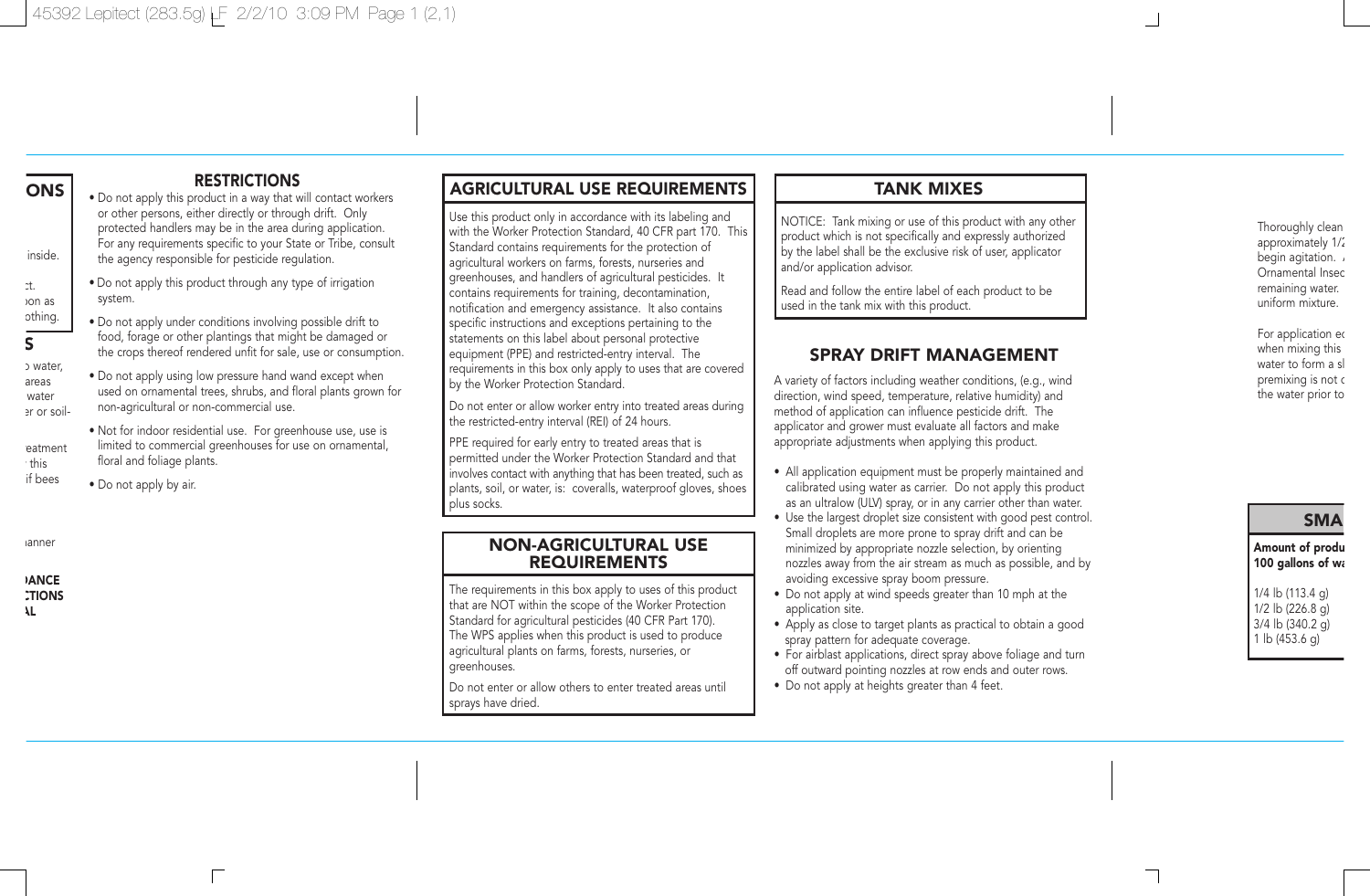### MIXING INSTRUCTIONS

Thoroughly clean all application components prior to mixing. Add approximately 1/2 of the required amount of water to the application tank and begin agitation. Add the required amount of Lepitect™ Systemic Tree & Ornamental Insecticide and mix thoroughly. Then add other additives and the remaining water. Maintain agitation during filling and application to ensure uniform mixture.

For application equipment that has minimal agitation, give proper attention when mixing this product. With such equipment, premix this product with water to form a slurry prior to putting the product into the applicator. If premixing is not done, then allow adequate time for the product to dissolve in the water prior to beginning applications.

| <b>SMALL VOLUME DILUTION CHART</b> |                       |                       |  |  |  |  |
|------------------------------------|-----------------------|-----------------------|--|--|--|--|
| Amount of product per              | Amount of product per | Amount of product per |  |  |  |  |
| 100 gallons of water               | 25 gallons of water   | 1 gallon of water     |  |  |  |  |
| 1/4 lb (113.4 g)                   | 1 oz (28.3 g)         | $1/3$ tsp $(1.1 q)$   |  |  |  |  |
| 1/2 lb (226.8 g)                   | 2 oz (56.7 g)         | 2/3 tsp (2.3 g)       |  |  |  |  |
| $3/4$ lb (340.2 g)                 | 3 oz (85.0 g)         | 1 tsp (3.4 g)         |  |  |  |  |
| 1 lb (453.6 g)                     | 4 oz (113.4 g)        | 1 1/3 tsp (4.5 g)     |  |  |  |  |

г

### APPLICATION METHOD

Pull back landscape mulch, landscape fabric and surface organic matter prior to making soil applications to ensure solution is delivered to the mineral soil.

Measure the diameter of the tree at breast height (DBH), 4'6" above the soil line. For multi-stemmed trees and shrubs, use the cumulative diameter of individual stems at soil line instead of DBH.

Basal Soil Injection: Mix required dosage in sufficient water to inject an equal amount of solution in each hole. For trees less than 8 inches DBH, use a minimum of 4 injection sites per tree. Space injection sites evenly around the base of the tree no more than 12 inches out from the base. Maintain a low pressure and inject into the mineral soil to a depth of two (2) to six (6) inches. Dilution rate may vary depending on equipment used and tree size. Refer to the injector equipment instructions for guidance.



Inject these locations first  $\bf{O}$ then evenly distribute the remaining solution

PLANTS Ornamental Trees and Shrubs Aphic Bagw **Black** Budw Canke Carpe Cuba Th Gall F Ins Gyps<sub>!</sub> (la Japan Laceb Leaf **E** Leafh Leafm Leafro Leafti Lepid (la Loope **Maple** M Oakw Pine ( Pine<sup>-</sup> (la Plant Sawfli Scale: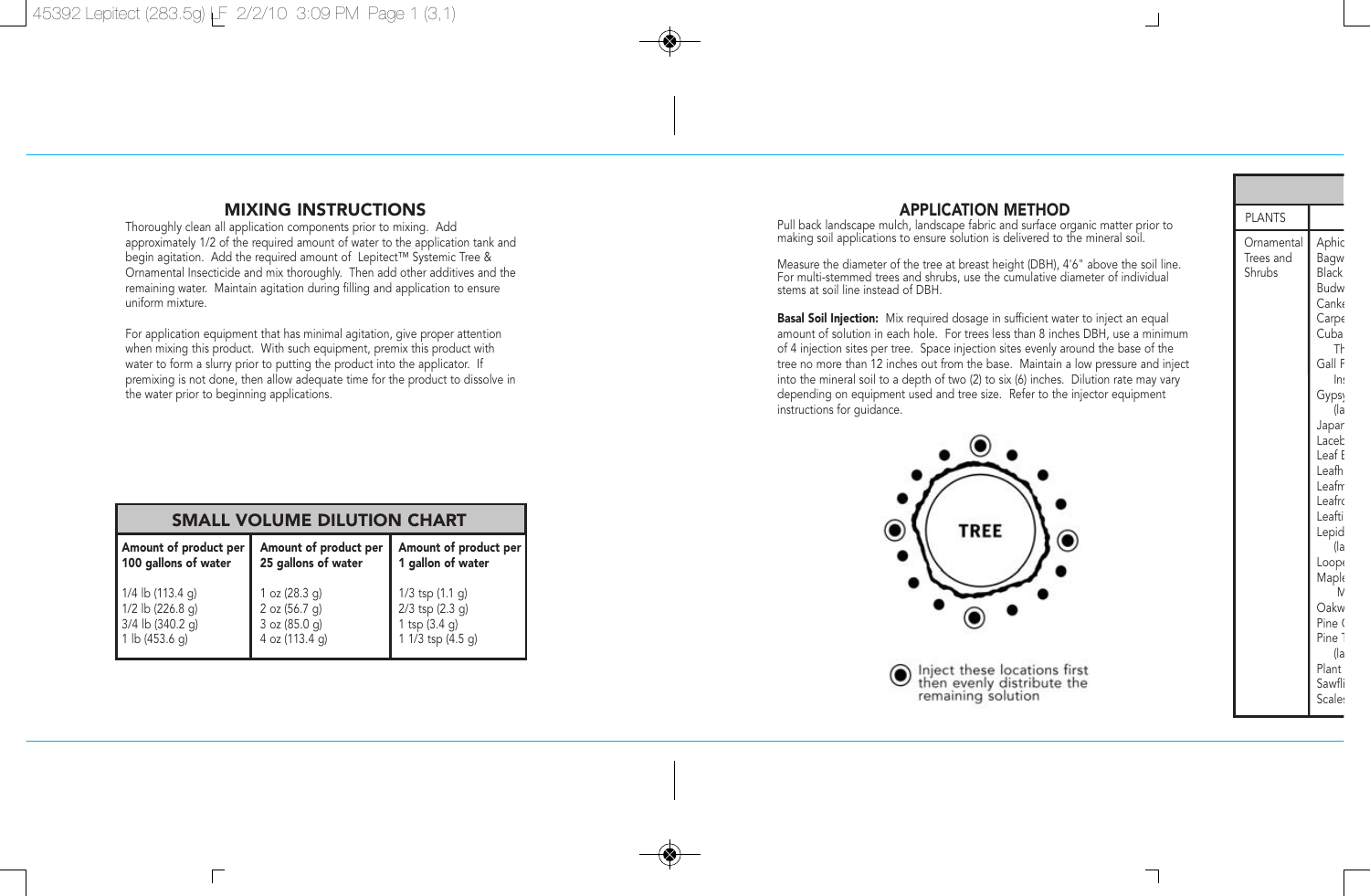$\overline{\Gamma}$ 

|                                                                               | <b>ORNAMENTAL TREES AND SHRUBS - SOIL APPLICATION</b>                                                                                                                                                                                                                                                                                                                                                                                                                                                                                                                                       |                                                                                                                                                                                                                                                                                                                                                                                                                            |                                                                                                |                                                                                                                                                                                                                                                                                                                                                                                                                                                                                                                                   |                                                                                                                                                                                                                                                                                                                                                                       |                                                                         |                                                                                                                                                                              |
|-------------------------------------------------------------------------------|---------------------------------------------------------------------------------------------------------------------------------------------------------------------------------------------------------------------------------------------------------------------------------------------------------------------------------------------------------------------------------------------------------------------------------------------------------------------------------------------------------------------------------------------------------------------------------------------|----------------------------------------------------------------------------------------------------------------------------------------------------------------------------------------------------------------------------------------------------------------------------------------------------------------------------------------------------------------------------------------------------------------------------|------------------------------------------------------------------------------------------------|-----------------------------------------------------------------------------------------------------------------------------------------------------------------------------------------------------------------------------------------------------------------------------------------------------------------------------------------------------------------------------------------------------------------------------------------------------------------------------------------------------------------------------------|-----------------------------------------------------------------------------------------------------------------------------------------------------------------------------------------------------------------------------------------------------------------------------------------------------------------------------------------------------------------------|-------------------------------------------------------------------------|------------------------------------------------------------------------------------------------------------------------------------------------------------------------------|
| <b>PLANTS</b>                                                                 | <b>INSECTS</b>                                                                                                                                                                                                                                                                                                                                                                                                                                                                                                                                                                              | AMOUNT OF PRODUCT                                                                                                                                                                                                                                                                                                                                                                                                          | APPLICATION TIMING                                                                             | APPLICATION DIRECTIONS                                                                                                                                                                                                                                                                                                                                                                                                                                                                                                            | <b>RESTRICTIONS</b>                                                                                                                                                                                                                                                                                                                                                   | <b>PLANTS</b>                                                           | <b>INSEC</b>                                                                                                                                                                 |
| Ornamental<br>Trees and<br>line.<br>Shrubs<br><i>imum</i><br>l inject<br>vary | Aphids<br>Spider Mites<br>Tent Caterpillar<br>Bagworm<br><b>Black Vine Weevil</b><br>Tiger moth<br>(larvae)<br>Budworm<br>Tussock Moth<br>Cankerworm<br>(larvae)<br>Carpenterworm<br>Webworm<br>Cuban Laurel<br>Thrips<br>Whitefly<br>Gall Forming<br>Winter moth<br>Insects<br>(larvae)<br>Gypsy Moth<br>(larvae)<br>Japanese Beetle<br>Lacebugs<br>Leaf Beetles<br>Leafhoppers<br>Leafminers<br>Leafrollers<br>Leaftier (larvae)<br>Lepidotera<br>(larvae)<br>Loopers<br>Maple Shoot<br>Moth<br>Oakworm<br>Pine Coneworm<br>Pine Tip Moth<br>(larvae)<br>Plant Bugs<br>Sawflies<br>Scales | For trees up to 15 inches in<br>trunk diameter (DBH) use 1/5<br>oz (5.7 g) per DBH inch. One<br>10 oz packet will treat 50<br>inches of trunk diameter (DBH).<br>For trees 15 DBH inches or<br><b>greater</b> use $1/5$ oz $(5.7 \text{ q})$ to<br>2/5 oz (11.3 g) per DBH inch.<br>One 10 oz packet will treat 25<br>to 50 inches of trunk diameter<br>(DBH).<br>Dilute 1 packet (10 oz) in up to<br>25 gallons of water. | Make applications to actively<br>growing plants just prior to or<br>when insects first appear. | For optimal uptake, irrigate the treated area<br>after treatment to promote absorbtion into<br>the root system. Applications to dry soil may<br>decrease performance.<br>Rainbow Treecare Scientific Advancements<br>does not recommend applications be made<br>to Huckleberry, Balm of Gilead, Cottonwood,<br>Lombardy Poplar, and Viburnum suspensum.<br><b>Caution:</b> Phytotoxicity has occurred on the<br>following crabapple varieties: Hopa,<br>Ichonoski, Malusfloribunda, Pink Perfection,<br>Red Wine, and Snow Cloud. | . Do not apply more than<br>once per month.<br>. Do not apply to areas where<br>food crops are grown (i.e.,<br>vegetable gardens, fruit<br>trees, berry vines, etc.),<br>children's play areas, or<br>animal runs.<br>. Do not apply more than 5<br>lbs of product per acre per<br>application.<br>. Do not apply more than 6<br>lbs of product per acre per<br>year. | Ornamental<br>Trees and<br>Shrubs<br>(except<br>flowering<br>crabapple) | Aphids<br>Bagworms<br>Birch Leaf<br>Lace Bugs<br>Leafrollers<br>Tent Cater<br>Douglas F<br>Tussock I<br>Larvae<br>Gypsy Mo<br>Webworm<br>Scale (Cra<br>Ponderosa<br>Needle M |

 $\overline{\phantom{a}}$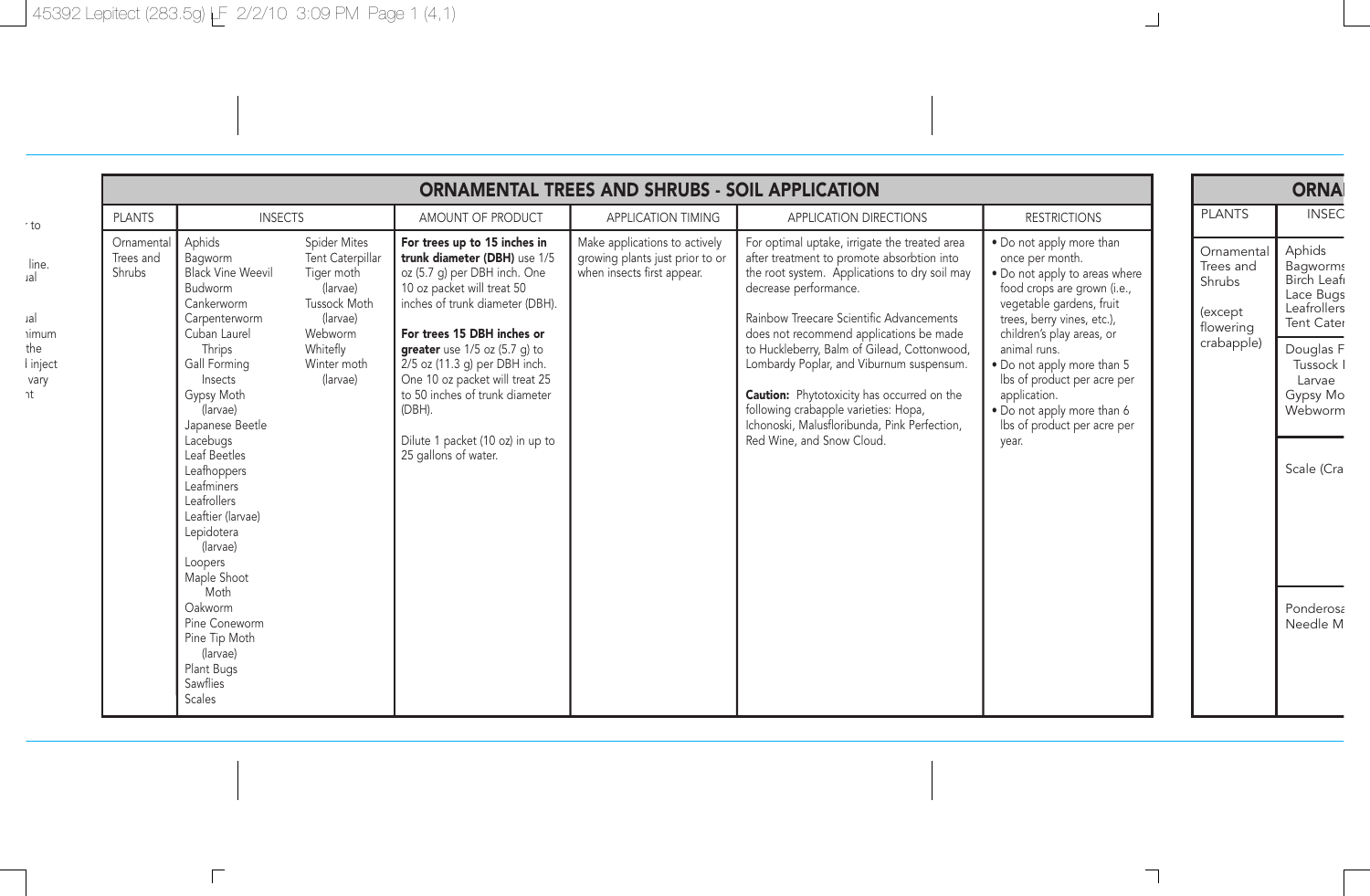$\overline{\Gamma}$ 

|                                                                                                                  | ORNAMENTAL TREES AND SHRUBS - FOLIAR SPRAY - Maximum single application rate is 1.0 lb active ingredient per acre. |                                      |                                                                                                                                                                                                            |                                                                                                                                                                                                                     |                     |  |  |  |
|------------------------------------------------------------------------------------------------------------------|--------------------------------------------------------------------------------------------------------------------|--------------------------------------|------------------------------------------------------------------------------------------------------------------------------------------------------------------------------------------------------------|---------------------------------------------------------------------------------------------------------------------------------------------------------------------------------------------------------------------|---------------------|--|--|--|
| <b>PLANTS</b>                                                                                                    | <b>INSECTS</b>                                                                                                     | AMOUNT OF PRODUCT<br>PER 100 GALLONS | <b>APPLICATION TIMING</b>                                                                                                                                                                                  | <b>APPLICATION DIRECTIONS</b>                                                                                                                                                                                       | <b>RESTRICTIONS</b> |  |  |  |
| Ornamental<br>Trees and<br>Shrubs<br>(except<br>flowering                                                        | Aphids<br>Bagworms<br>Birch Leafminer<br>Lace Bugs<br>Leafrollers<br><b>Tent Caterpillars</b>                      | $1/4$ lb<br>(4 oz)<br>(113.4 g)      | Begin treatments when insects<br>first appear. Repeat applications<br>every 2 weeks as needed.                                                                                                             | Apply as a full coverage spray using a<br>hydraulic sprayer. Rainbow Treecare does not<br>recommend applications be made to<br>Huckleberry, Balm of Gilead, Cottonwood,<br>Lombardy Poplar, and Viburnum suspensum. |                     |  |  |  |
| crabapple)<br>Douglas Fir<br><b>Tussock Moth</b><br>Larvae<br>Gypsy Moth Larvae*<br>Webworms<br>Scale (Crawlers) | $1/2$ lb<br>(8 oz)<br>(226.8 g)                                                                                    |                                      | For nursery crops, spray only a few plants<br>and observe for 2 weeks and evaluate for<br>phytotoxicity before treating the entire crop.<br>The use of a sticker improves control of<br>gypsy moth larvae. |                                                                                                                                                                                                                     |                     |  |  |  |
|                                                                                                                  |                                                                                                                    | $1/2$ lb<br>(8 oz)<br>(226.8 q)      | Begin treatments when crawlers<br>first appear. Repeat applications<br>every 2 weeks as needed to<br>achieve control.                                                                                      | *Mist blower application: Adjust rates to 1<br>Ib per 100 gallons of water for gypsy moth<br>control.<br>Adjust rates to 3/4 lb per 100 gallons of<br>water for tent caterpillar control.                           |                     |  |  |  |
|                                                                                                                  | Ponderosa Pine<br>Needle Miner                                                                                     | $1/2$ lb<br>(8 oz)<br>(226.8 q)      | Time of application is important.<br>Consult your County Extension<br>Agent for proper timing. Repeat<br>applications every 2 weeks as<br>needed.                                                          | Apply as a full coverage spray using a<br>hydraulic sprayer.                                                                                                                                                        |                     |  |  |  |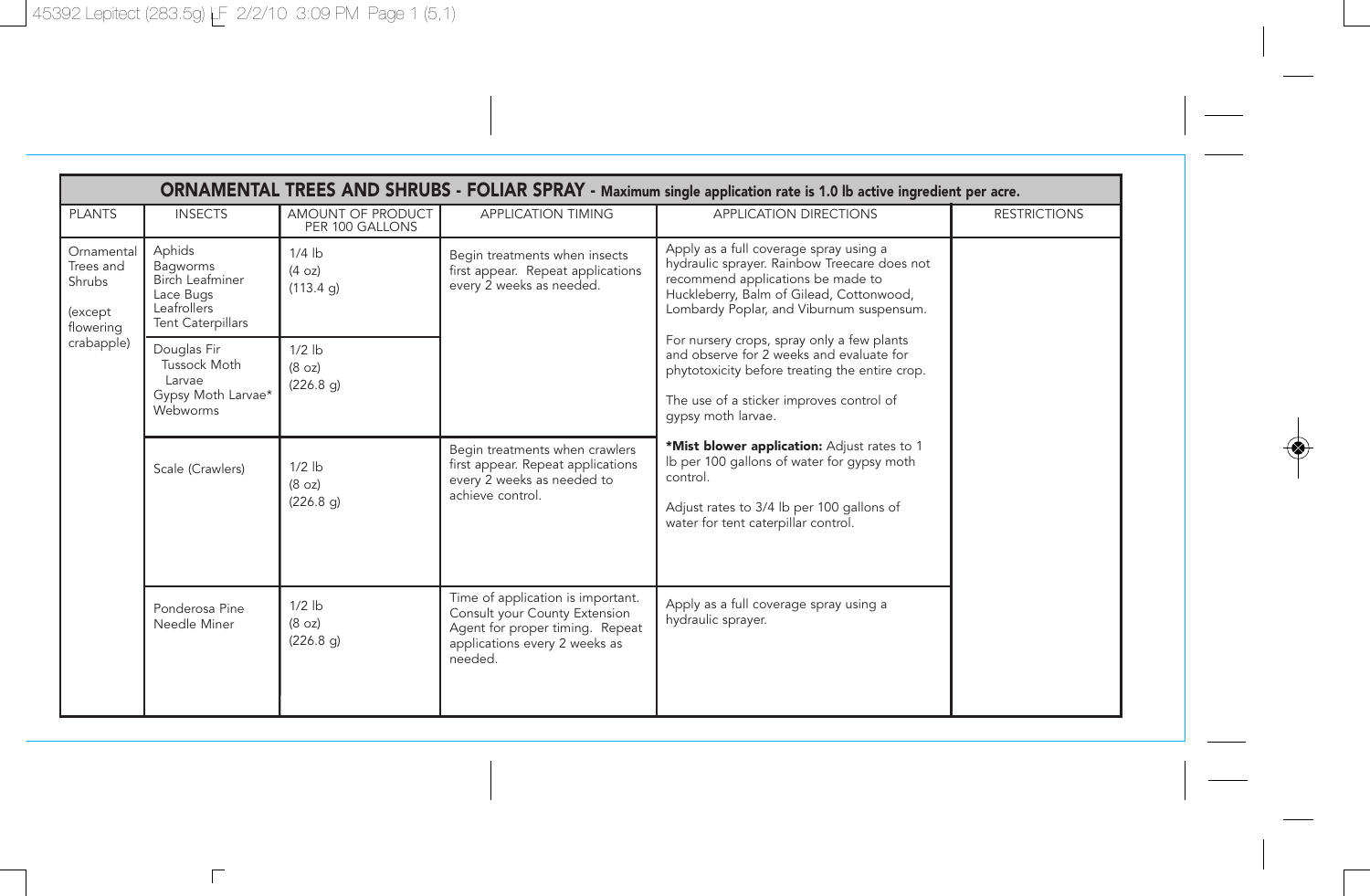|                                                                         |                                                              |                                                    | ORNAMENTAL TREES AND SHRUBS - FOLIAR SPRAY - Maximum single application rate is 1.0 lb active ingredient per acre                                                                                                         |                                                                    |                     | <b>ORNAME</b>                                                           |
|-------------------------------------------------------------------------|--------------------------------------------------------------|----------------------------------------------------|---------------------------------------------------------------------------------------------------------------------------------------------------------------------------------------------------------------------------|--------------------------------------------------------------------|---------------------|-------------------------------------------------------------------------|
| <b>PLANTS</b>                                                           | <b>INSECTS</b>                                               | AMOUNT OF PRODUCT<br>PER 100 GALLONS               | <b>APPLICATION TIMING</b>                                                                                                                                                                                                 | <b>APPLICATION</b><br><b>DIRECTIONS</b>                            | <b>RESTRICTIONS</b> | <b>PLANTS</b>                                                           |
| Ornamental<br>Trees and<br>Shrubs<br>(except<br>flowering<br>crabapple) | California<br>Oakworm<br>Cankerworms<br>(Spring and Fall)    | 1/4 to 1/2 lb<br>(4 to 8 oz)<br>(113.4 to 226.8 g) | Begin treatments when insects<br>first appear. Use the higher rate<br>when larger larvae are present.<br>Repeat application every 2 weeks<br>as needed.                                                                   | Apply as a full<br>coverage spray<br>using a hydraulic<br>sprayer. |                     | Ornamental<br>Trees and<br>Shrubs<br>(except<br>flowering<br>crabapple) |
|                                                                         | Nantucket Pine<br>Tip Moth Larvae                            | $3/4$ lb<br>(12 oz)<br>(340.2 g)                   | Time of application is important.<br>Consult your County Extension<br>Agent for proper timing. Repeat<br>applications will be necessary for<br>subsequent generations. Repeat<br>applications every 2 weeks as<br>needed. |                                                                    |                     | Douglas Fir<br>(Christmas<br>Trees)                                     |
|                                                                         | Root Weevil Adults                                           | $3/4$ lb<br>(12 oz)<br>(340.2 g)                   | Begin treatments when feeding<br>damage first appears. Repeat<br>applications every four weeks<br>until the first heavy frost may be<br>necessary for complete foliage<br>protection.                                     |                                                                    |                     | Flowering<br>Crabapples                                                 |
|                                                                         | Box Elder Bugs<br><b>Budworms</b><br>Leafhoppers<br>Sawflies | $3/4$ lb<br>(12 oz)<br>(340.2 g)                   | Begin treatments when insects<br>first appear. Repeat applications<br>every 2 weeks as needed.                                                                                                                            |                                                                    |                     |                                                                         |

 $\Box$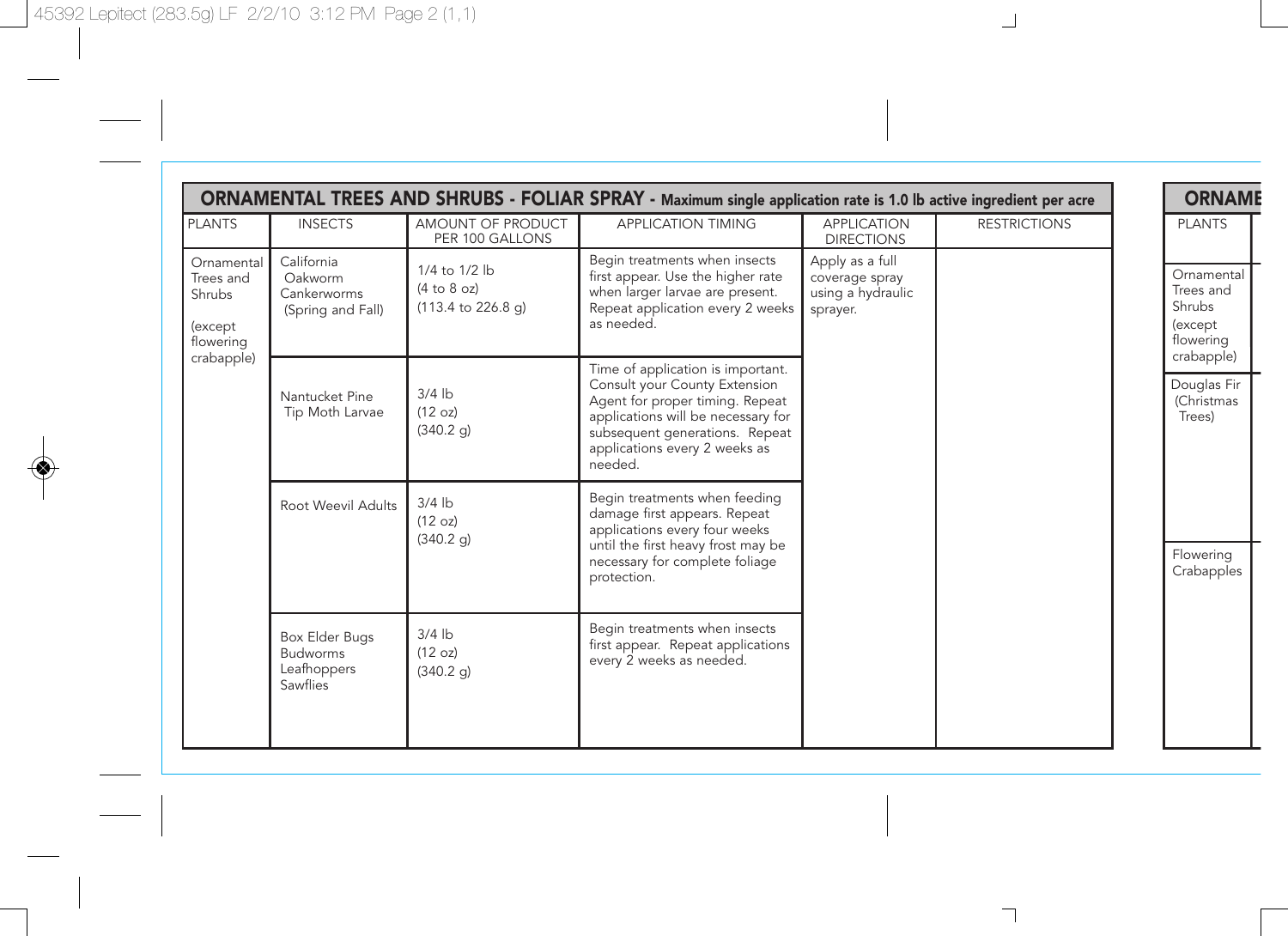$\overline{\Gamma}$ 

ient per acre

**ICTIONS** 

| ORNAMENTAL TREES AND SHRUBS - FOLIAR SPRAY - Maximum single application rate is 1.0 lb active ingredient per acre. |                                                       |                                         |                                                                                                                                                                                                                                                                                                                                           |                                                                                                                                                                                                                                              |                                                                                                                                                  |  |
|--------------------------------------------------------------------------------------------------------------------|-------------------------------------------------------|-----------------------------------------|-------------------------------------------------------------------------------------------------------------------------------------------------------------------------------------------------------------------------------------------------------------------------------------------------------------------------------------------|----------------------------------------------------------------------------------------------------------------------------------------------------------------------------------------------------------------------------------------------|--------------------------------------------------------------------------------------------------------------------------------------------------|--|
| <b>PLANTS</b>                                                                                                      | <b>INSECTS</b>                                        | AMOUNT OF<br>PRODUCT PER<br>100 GALLONS | <b>APPLICATION TIMING</b>                                                                                                                                                                                                                                                                                                                 | <b>APPLICATION DIRECTIONS</b>                                                                                                                                                                                                                | <b>RESTRICTIONS</b>                                                                                                                              |  |
| Ornamental<br>Trees and<br>Shrubs<br>(except<br>flowering<br>crabapple)                                            | Japanese<br><b>Beetles</b><br><b>Elm Leaf Beetles</b> | 1 <sub>lh</sub><br>(16 oz)<br>(453.6 g) | Begin treatments when insects first<br>appear. Repeat applications every<br>2 weeks as needed.                                                                                                                                                                                                                                            | Apply as a full coverage<br>spray using a hydraulic<br>sprayer.                                                                                                                                                                              |                                                                                                                                                  |  |
| Douglas Fir<br>(Christmas<br>Trees)                                                                                | Douglas Fir<br>Needle Midge                           | $1/2$ lb<br>(8 oz)<br>(226.8 q)         | Application should be made no<br>more than 2 weeks prior to bud<br>burst. For additional pest<br>management information, consult<br>your County Extension Agent. The<br>minimum spray intervals for repeat<br>applications is 3 days for rates up<br>to and including 0.5 lb ai/acre and<br>7 days for rates exceeding 0.5 lb<br>ai/acre. | Apply by ground as a full<br>coverage spray in 100<br>gallons of water using a<br>hydraulic sprayer.                                                                                                                                         |                                                                                                                                                  |  |
| Flowering<br>Crabapples                                                                                            | Aphids<br>Leafrollers<br><b>Tent Caterpillars</b>     | $1/4$ lb<br>(4 oz)<br>(113.4 g)         | Begin treatments as the insects<br>begin to appear. Repeat<br>applications every 4 weeks as<br>needed.                                                                                                                                                                                                                                    | Apply as a full coverage<br>spray using a hydraulic<br>sprayer.<br>Caution:<br>Phytotoxicity has occurred<br>on the following crabapple<br>varieties: Hopa, Ichonoski,<br>Malus floribunda, Pink<br>Perfection, Red Wine, and<br>Snow Cloud. | . Do not apply more often<br>than 3 times in a growing<br>season at a four (4) week<br>interval.<br>. Do not apply by low<br>pressure hand wand. |  |

## ORNAMEN PLANTS | II Crepe Myrtle  $\overline{A}$

 $\Box$ 

 $\overline{\phantom{a}}$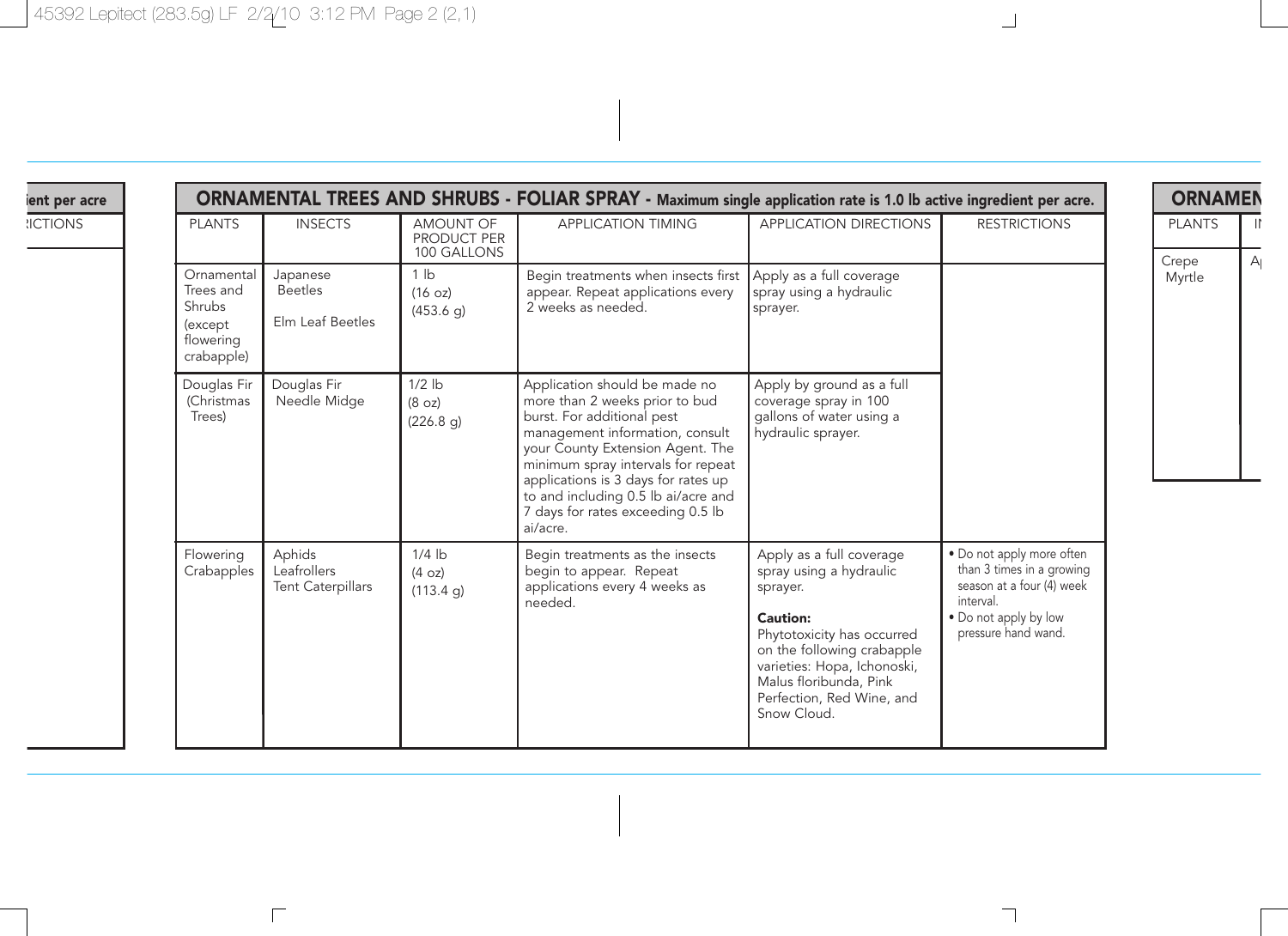$\Box$ 

|  | ent per acre. |
|--|---------------|
|  |               |

**ICTIONS** 

|                 | ORNAMENTAL TREES AND SHRUBS - FOLIAR SPRAY - Maximum single application rate is 1.0 lb active ingredient per acre. |                                                                                         |                                                                                                                                                                                                                           |                                                                                                                                                                                                                                                                                                                                                                                                                        |                     |  |  |  |  |  |
|-----------------|--------------------------------------------------------------------------------------------------------------------|-----------------------------------------------------------------------------------------|---------------------------------------------------------------------------------------------------------------------------------------------------------------------------------------------------------------------------|------------------------------------------------------------------------------------------------------------------------------------------------------------------------------------------------------------------------------------------------------------------------------------------------------------------------------------------------------------------------------------------------------------------------|---------------------|--|--|--|--|--|
| <b>PLANTS</b>   | <b>INSECTS</b>                                                                                                     | AMOUNT OF PRODUCT<br>PER 100 GALLONS                                                    | <b>APPLICATION TIMING</b>                                                                                                                                                                                                 | <b>APPLICATION DIRECTIONS</b>                                                                                                                                                                                                                                                                                                                                                                                          | <b>RESTRICTIONS</b> |  |  |  |  |  |
| Crepe<br>Myrtle | Aphids                                                                                                             | 2-3 level tablespoons<br>(0.6 to 0.9 oz) (17 to<br>25.5 g) per 1<br>tablespoon of water | Begin treatments as aphids<br>begin to appear. The<br>minimum spray interval for<br>repeat applications is 3<br>days for rates up to and<br>including 0.5 lb ai/acre and<br>7 days for rates exceeding<br>0.5 lb ai/acre. | Make a paint-on slurry by<br>mixing. Remove the loose<br>bark from the trunk areas to<br>be treated. Completely paint<br>a band around each trunk to<br>a width twice its diameter.<br>Make applications to trunks 6<br>to 8 inches above the<br>ground and below the point<br>where branching begins. For<br>multi-trunk plants, make<br>treatments as low as possible<br>within the 6 to 12 inches of<br>the ground. |                     |  |  |  |  |  |

ply more often es in a growing a four (4) week

ply by low and wand.

 $\Box$  .

 $\overline{\phantom{0}}$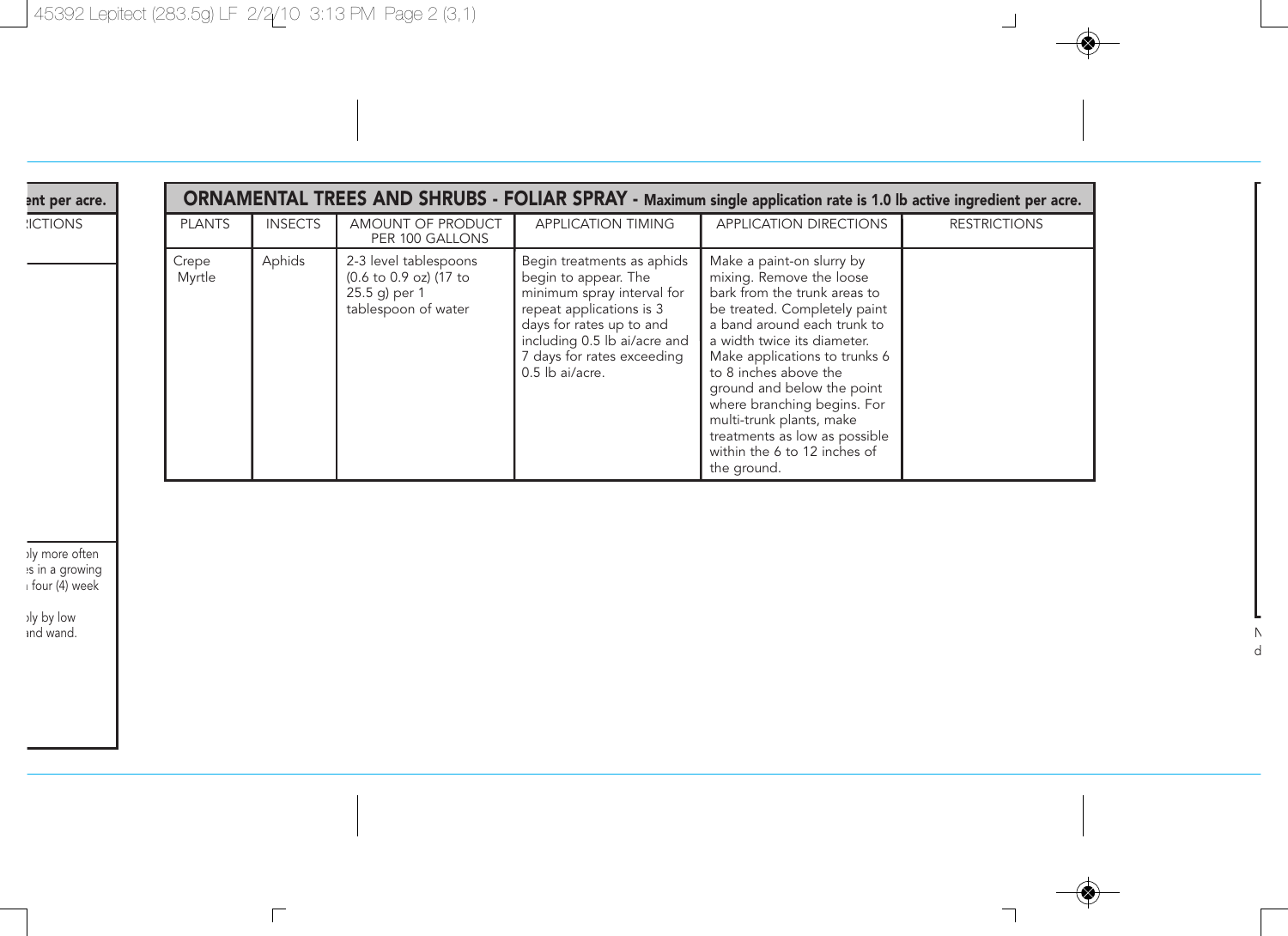RESTRICTIONS

# active ingredient per acre.

Do not contaminate water, food or feed by storage, disposal or cleaning of equipment.

### PESTICIDE STORAGE

Keep pesticide in original container. Do not put concentrate or dilute into food or drink containers. Store in a cool, dry place. Protect from excessive heat. Do not contaminate food or foodstuffs. Do not store or transport near feed or food. For help with any spill, leak, fire or exposure involving this material, call CHEMTREC at 1-800-424-9300

## PESTICIDE DISPOSAL

Wastes resulting from the use of this product may be disposed of on site or at an approved waste disposal facility. Open dumping is prohibited.

## CONTAINER DISPOSAL

Nonrefillable container. Do not reuse or refill this container. Completely empty bag into application equipment. Then offer for recycling, if available, or dispose of empty bag in a sanitary landfill or by incineration, or if allowed by State and local authorities, by burning. If burned, stay out of smoke.

Note: This product is sold by weight. Settling may have occurred during shipment.

Notice: Condition Liability **b** terms are unopene

The Direc followed inherentl Tree inju conseque manner o condition influencin beyond t SCIENTI consisten assumed to hold R ADVANC relating t

**RAINBO** warrants descripti purposes the inher accordan extend to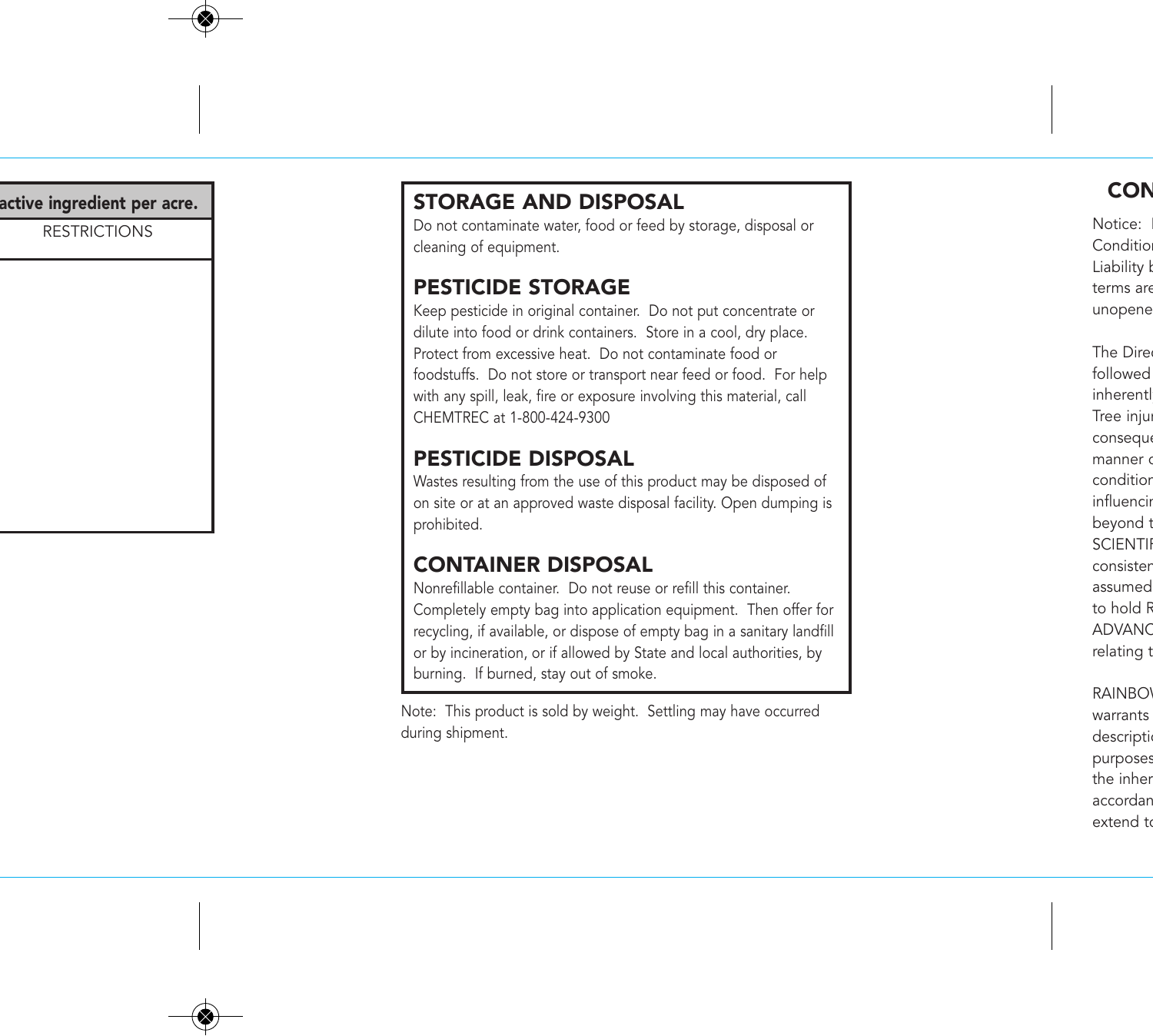#### CONDITIONS OF SALE AND LIMITATION OF WARRANTY AND LIABILITY

Notice: Read the entire Directions for Use and Conditions of Sale and Limitation of Warranty and Liability before buying or using this product. If the terms are not acceptable, return the product at once, unopened, and the purchase price will be refunded.

The Directions for Use of this product must be followed carefully. It is impossible to eliminate all risks inherently associated with the use of this product. Tree injury, ineffectiveness or other unintended consequences may result because of such factors as manner of use or application, weather or tree conditions, presence of other materials or other influencing factors in the use of the product, which are beyond the control of RAINBOW TREECARE SCIENTIFIC ADVANCEMENTS or seller. To the extent consistent with applicable law, all such risks shall be assumed by Buyer and User, and Buyer and User agree to hold RAINBOW TREECARE SCIENTIFIC ADVANCEMENTS and seller harmless for any claims relating to such factors.

RAINBOW TREECARE SCIENTIFIC ADVANCEMENTS warrants that this product conforms to the chemical description on the label and is reasonably fit for the purposes stated in the Directions for Use, subject to the inherent risks referred to above, when used in accordance with directions. This warranty does not extend to the use of the product contrary to label

instructions, and Buyer and User assume the risk of any such use. TO THE EXTENT CONSISTENT WITH APPLICABLE LAW, RAINBOW TREECARE MAKES NO WARRANTIES OF MERCHANTABILITY OR OF FITNESS FOR A PARTICULAR PURPOSE NOR ANY OTHER EXPRESS OR IMPLIED WARRANTY EXCEPT AS STATED ABOVE.

To the fullest extent permitted by law, RAINBOW TREECARE SCIENTIFIC ADVANCEMENTS or Seller shall not be liable for any incidental, consequential or special damages resulting from the use or handling of this product. TO THE EXTENT CONSISTENT WITH APPLICABLE LAW, THE EXCLUSIVE REMEDY OF THE USER OR BUYER, INJURIES OR DAMAGES (INCLUDING CLAIMS BASED ON BREACH OF WARRANTY, CONTRACT, NEGLIGENCE, TORT, STRICT LIABILITY OR OTHERWISE) RESULTING FROM THE USE OR HANDLING OF THIS PRODUCT, SHALL BE THE RETURN OF THE PURCHASE PRICE OF THE PRODUCT OR, AT THE ELECTION OF RAINBOW TREECARE OR SELLER, THE REPLACEMENT OF THE PRODUCT.

RAINBOW TREECARE SCIENTIFIC ADVANCEMENTS and Seller offer this product, subject to the foregoing Conditions of Sale and Limitation of Warranty and Liability, which may not be modified except by written agreement signed by a duly authorized representative of RAINBOW TREECARE SCIENTIFIC ADVANCEMENTS.

EPA Re

©2010 Lepitec